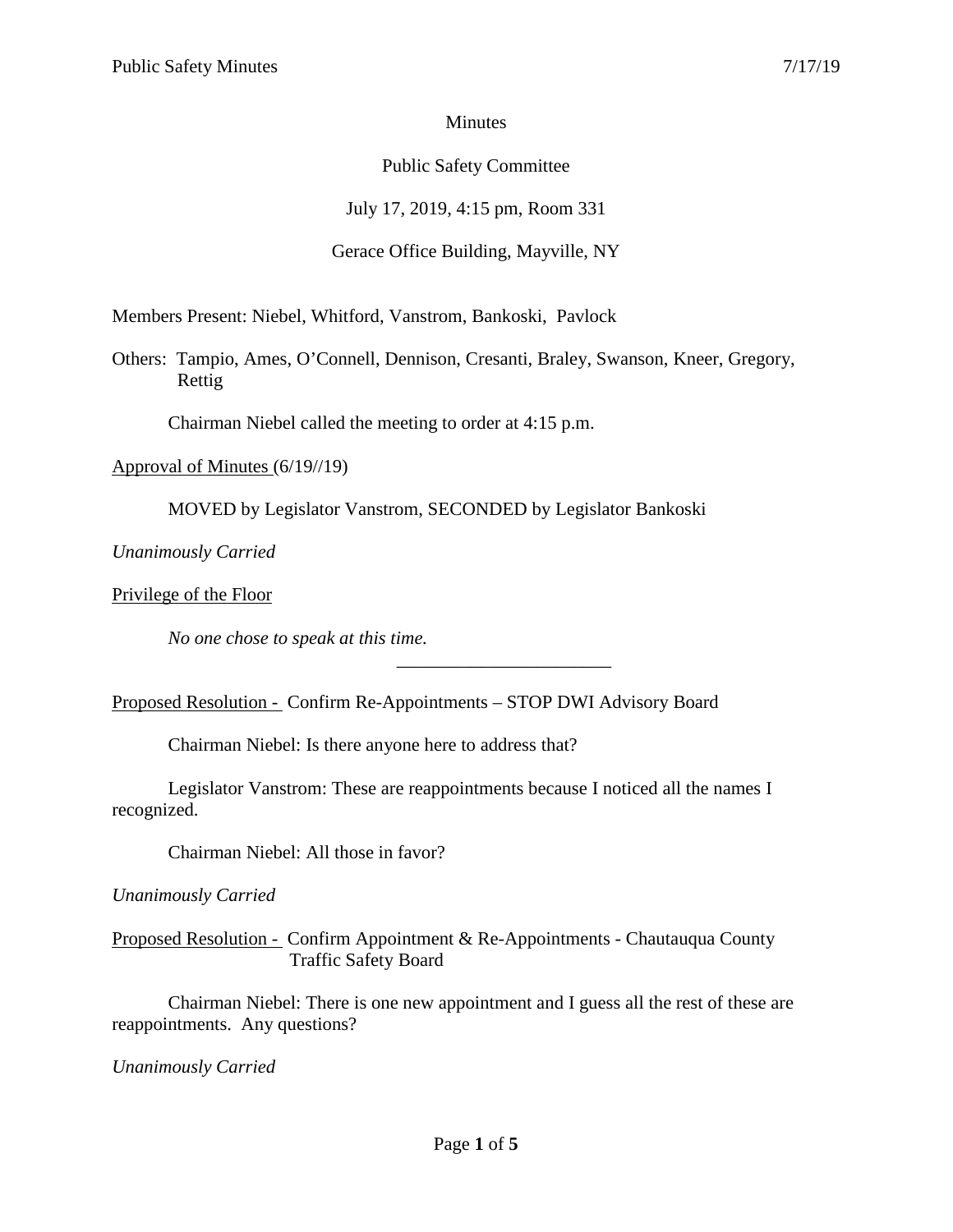### Proposed Resolution - Authorize Agreement with Village of Mayville for Enhanced Protection Services

Mr. Braley: This is no different than the other enhanced police protection contracts we have. The Village has had these in the past and has requested another one. We're a little bit late. The discussions with the administration didn't get underway too soon so we're ready to proceed with this at this time.

Chairman Niebel: This pretty much covers your cost, what we charge the villages is pretty much what - I mean, it's a wash?

Mr. Braley: That's the standard which is the hourly rate including the cost of the Deputy, part time Deputy and the incidentals that go along with that including the vehicle.

Chairman Niebel: Like I said, we've had this one before, we've had similar ones besides. Any questions on this one?

### *Unanimously Carried*

Proposed Resolution - Authorize Execution of New York State Office of Homeland Security Funding Grant – Operation Stone Garden FY18

Mr. Braley: This you have also seen before. This is the Border Security grant that we share with the Federal government. I believe the initial funding was in 2009 so it's come around quite a few times. There is no matching local funds. This is strictly grant reimbursement.

Chairman Niebel: I've seen it a number of times – 2009?

Mr. Braley: Yes, I'm pretty sure that was the first year.

Chairman Niebel: Any questions?

### *Unanimously Carried*

### Proposed Resolution – Authorize Acceptance of 2019-2022 Grant from NYS Office of Victim Services to District Attorney's Victim Assistance Center

Ms. Rettig: It just seems like I was here, but I think it was probably two years ago. New York State Office of Victim Services has been funding the District Attorney's Victim Assistance Center since 1995. So this is just another year that I had to complete a grant asking for more money to support three positions. Two, what we call victim service providers or crime manager, no, Case Manager, crime victim civil service, Grade 12, and then, a Coordinator Crime Victims, Grade 21. That would be my position. It also helps fund part of the fringe and some on the travel or training expenses and then the District Attorney, Patrick Swanson's budget, covers a 20% match which is in-kind or third party kind of expenditures. So this is a a three year grant. There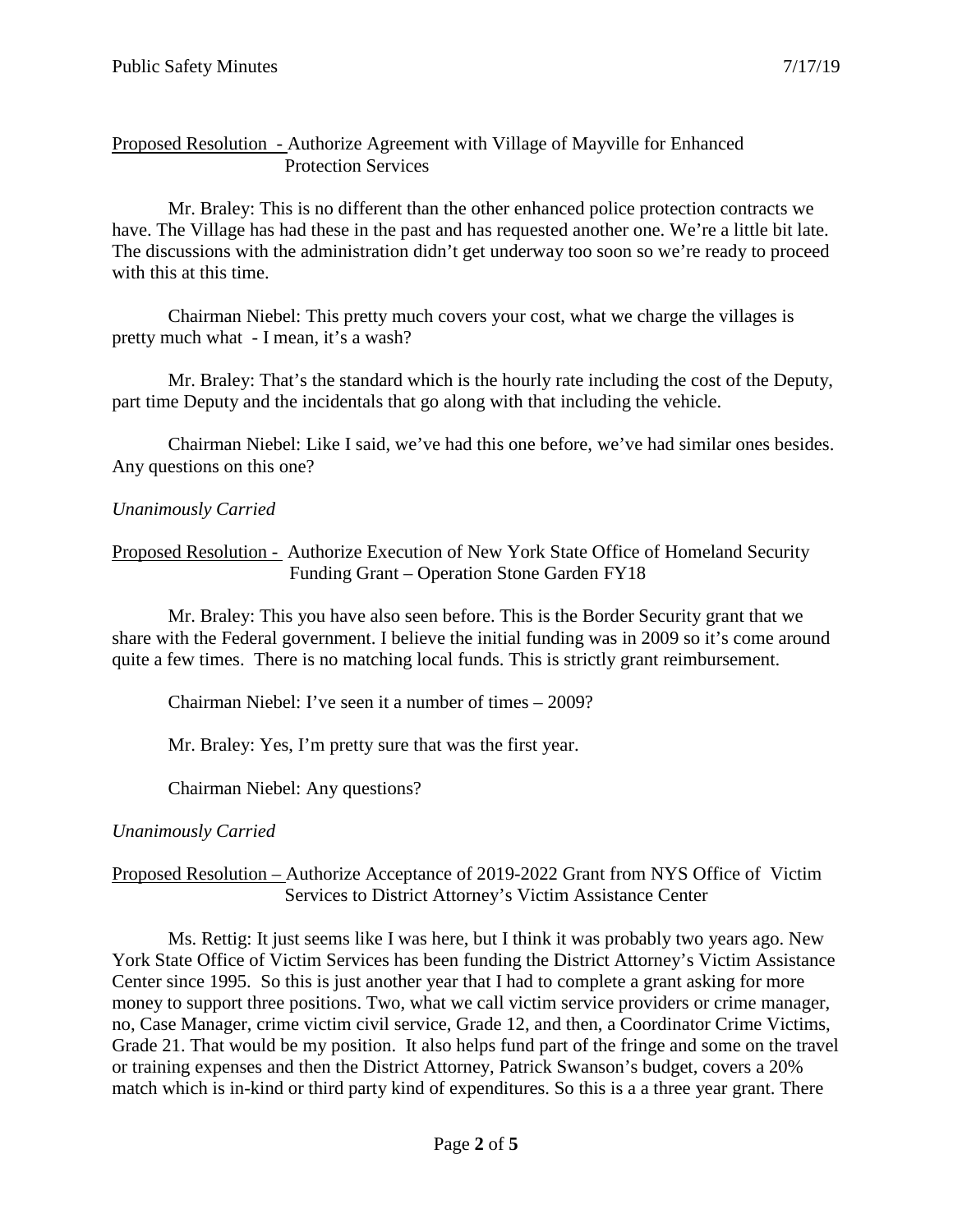would be at the end of that 3 year grant, two years extension. That just depends on what happens with New York State Office of Victim Services who grants to the Federal VOCA fund, Victims of Crime Act.

Chairman Niebel: It is funneled through the State, right?

Ms. Rettig: Yes it does. It's 80% Federal and 20% State.

Chairman Niebel: And then some County?

Mr. Swanson: Yes.

Ms. Rettig: At 20%.

Chairman Niebel: These positions, these are funded as long as we have the grant.

Ms. Rettig: That's correct.

Chairman Niebel: Should we not have the grant if possible that the Legislature would not see fit to fund the positions in the future?

Ms. Rettig: Yes, there was what I think they call the Grandfather clause or something like that. Or, sunset clause.

Chairman Niebel: We'll have it figured out before Audit & Control tomorrow morning.

Mr. Swanson: We hope the funds stay there.

Ms. Rettig: I won't be here but –

Chairman Niebel: You won't be but possibly some other folks, it all depends on the funding.

Ms. Rettig: Yes, we understand that and I do believe it says that in the –

Chairman Niebel: The last RESOLVED.

Ms. Rettig: We don't see any reason why that money would go away. The funds in the VOCA, Federal fund is like \$2 billion dollars and when President Regan set it up, he made it so nobody could attach, no other entity in the government can attach that money and it's just meant for crime victims.

Chairman Niebel: Yea, it's targeted just for crime victims.

Ms. Rettig: Yea, but you know everybody tries to take some of that.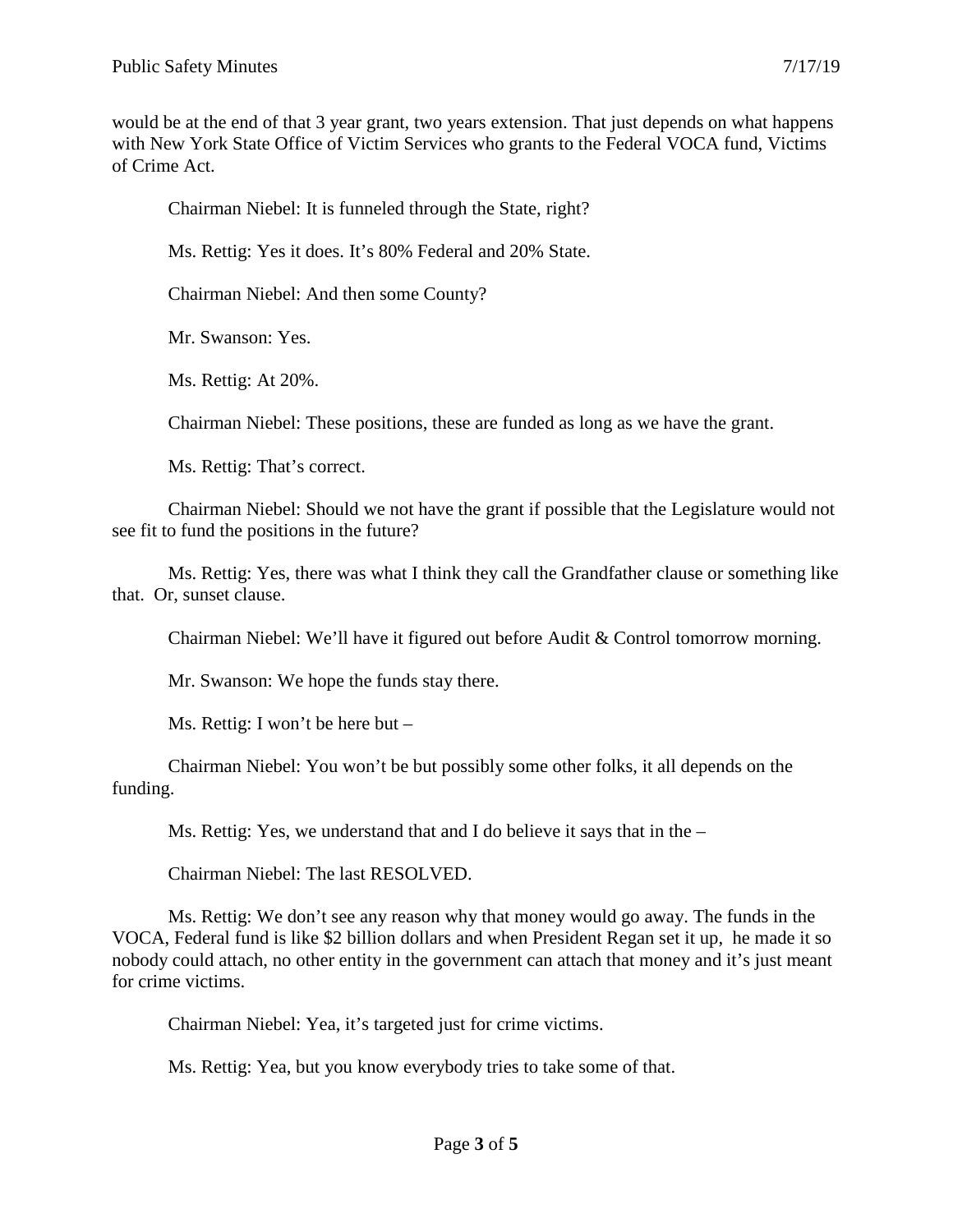Chairman Niebel: Hopefully it will continues for the foreseeable future but if not, we'll have to address it then. Any questions of the District Attorney or Val?

## *Unanimously Carried*

Ms. Rettig: And I retire in October so this is probably the last time you will see me in front of you and I want to thank you very much for always being kind to me and listening to me.

Chairman Niebel: Are you sure you want to retire?

Mr. Swanson: I asked her the same thing. She is the reason we keep getting this grant and it gets renewed so I commend her on that.

Chairman Niebel: Thanks for your service to the County. We appreciate it.

Ms. Rettig: Thank you very much.

# Proposed Resolution - Authorize Acceptance of the Gun Involved Violence Elimination Grant ("GIVE") for Funds for 2019-2020

Mr. Swanson: Derrick Gregory is up here along with the Executive Assistant, Rachel Kneer. Derrick assists my Executive Assistant with managing our grants. The "GIVE" grant is giving out to what, 17 different counties and jurisdictions?

Mr. Gregory: Yes, the "GIVE" grant we have been receiving, initially received the Operation Impact grant which was a grant that the State instituted after 911 and we received that for about 10 years. Then they essentially changed the name to "GIVE" which is the "Gun Involved Violence Elimination" grant. So in total we have been receiving this grant for about 15 years. There are no matching funds. This year the amount of money that we received, I think, each of the three agencies that the County contracts with, received a small increase. Our agency received \$3,928. The fiscal year is from July  $1<sup>st</sup>$  to June 30<sup>th</sup> and I think that the budget is already set for the 2019 so I imagine Rachel and Kathleen will adjust the figures for 2020. It funds one ADA position, partially funds salary and fringe.

Chairman Niebel: This actually goes to four different departments. It goes to the Jamestown PD, to you guys, the Sheriff's Department, and Probation?

Mr. Swanson: Correct.

Mr. Gregory: JPD signs their own contract. We've included in the resolution the total amount and then there is the amount that the County Executive would sign for, for the County.

Chairman Niebel: I didn't add all these other amounts up but they come to the \$193,000?

Mr. Gregory: Actually it comes up to \$121,000 is what –